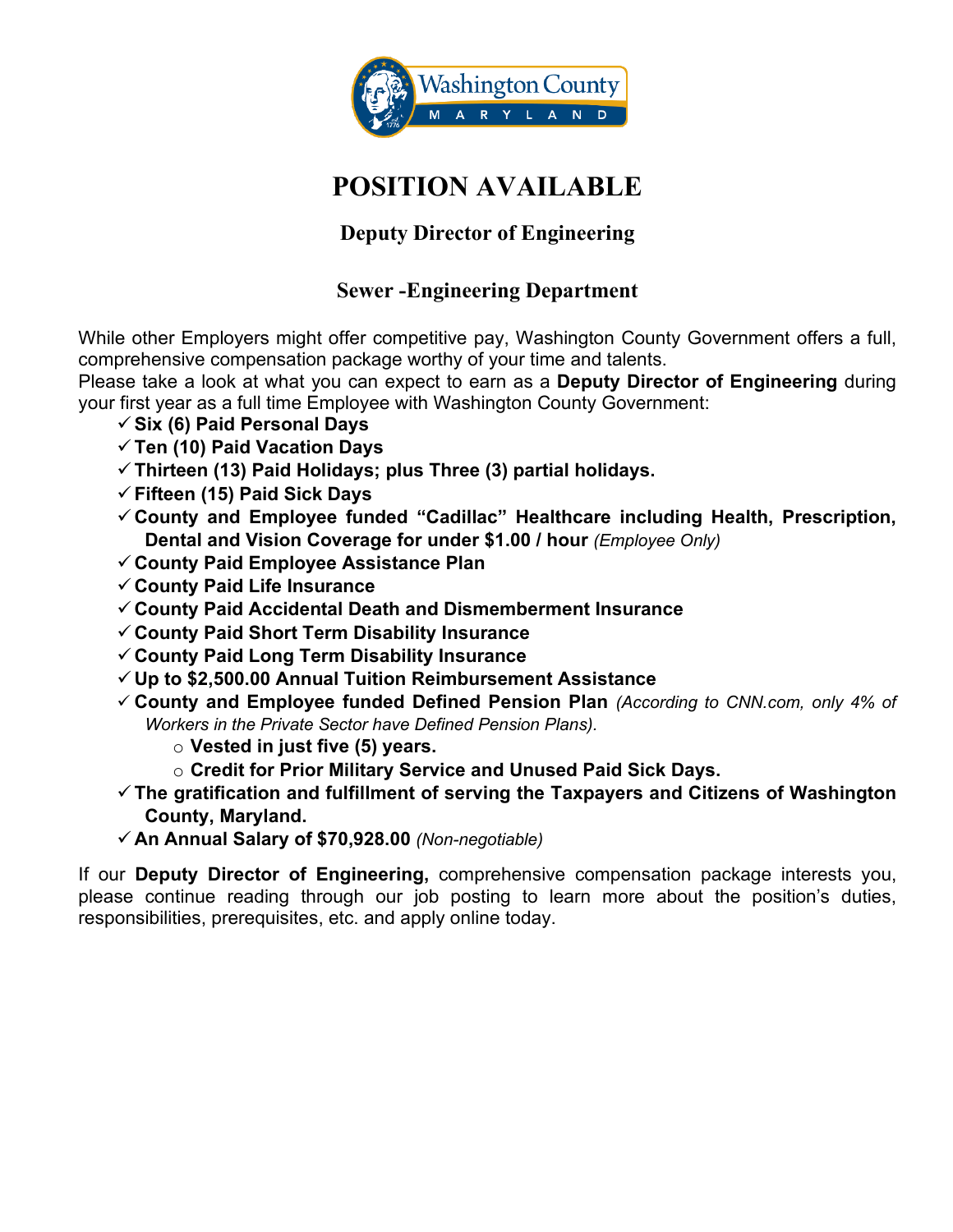

# **JOB TITLE: Deputy Director of Engineering GRADE 17**

**DEPARTMENT: Sewer-Engineering FLSA STATUS: Exempt**

## **REPORTS TO: Director of Environment Management**

### **GENERAL RESPONSIBILITIES:**

Responsible for the management and operations of the Engineering Services Department. In charge of providing engineering, funding acquisition and project support to the Department of Water Quality. Responsible for managing the small development construction and Capital Improvement projects for the Department of Water Quality. Direction is provided by the Director of the Division of Environmental Management.

## **ESSENTIAL FUNCTIONS/TYPICAL TASKS:**

(These are intended only as illustrations of the various types of work performed. The omission of specific duties does not exclude them from the position if the work is similar, related, or a logical assignment to the position.)

- 1. Plan, supervise and implement department operations and policies.
- 2. Direct the work activities of the Environmental Engineer, Project Manager and Allocation/Permit Specialist.
- 3. Supervise and or completes the Department's engineering workload during the planning, design and construction of water and sewer projects based on priorities set by the Division Director.
- 4. Responsible for the efficient and cost-effective management of CIP projects for the Water Quality Departments.
- 5. Assists the Deputy Directors of Water Quality in preparing their respective CIP budgets and budget transfers.
- 6. Prepare specific reports for the in-house and outside use including project status reports for the Director of Environmental Management and the Deputy Directors and Advisory Commissions for Water Quality.
- 7. Prepare, review, and approve annual operating budgets for department.
- 8. Responsible for pursuing and managing grant/loan funding for water and sewer projects.
- 9. Maintain current knowledge on all matters relating to the departmental activities.
- 10. Assure that all related information for decision making by the Director of Environmental Management, Deputy Directors Water Quality, the Water Quality Advisory Commission, and the Board of County commissioners is addressed in a timely and efficient manner.
- 11. Responsible for providing engineering technical assistance as required for daily operations of Water Quality Departments.
- 12. Coordinate the preparation and processing of the County's water and sewer construction permits including coordination with MDE for permits under their jurisdiction. Also responsible for obtaining other State and local permits as required for construction.
- 13. Responsible for maintaining the Water and Sewer Construction Standards and coordinates with the Deputy Directors of Water Quality on updates and modifications for new industry standards.
- 14. Review and approve all time sheets and purchase requisitions for department.
- 15. Resolve personnel issues, as necessary.
- 16. Interact with regulatory agencies.
- 17. Review and interpret policies and regulations.
- 18. Resolve engineers, developer, and contractors' concerns.
- 19. Represent the Division and provide technical testimony ad required.
- 20. Provide technical support to the Economic Development Commission, Planning Commission, Permits Departments, County Engineering Department and County Attorney's office and other agencies both public and private.